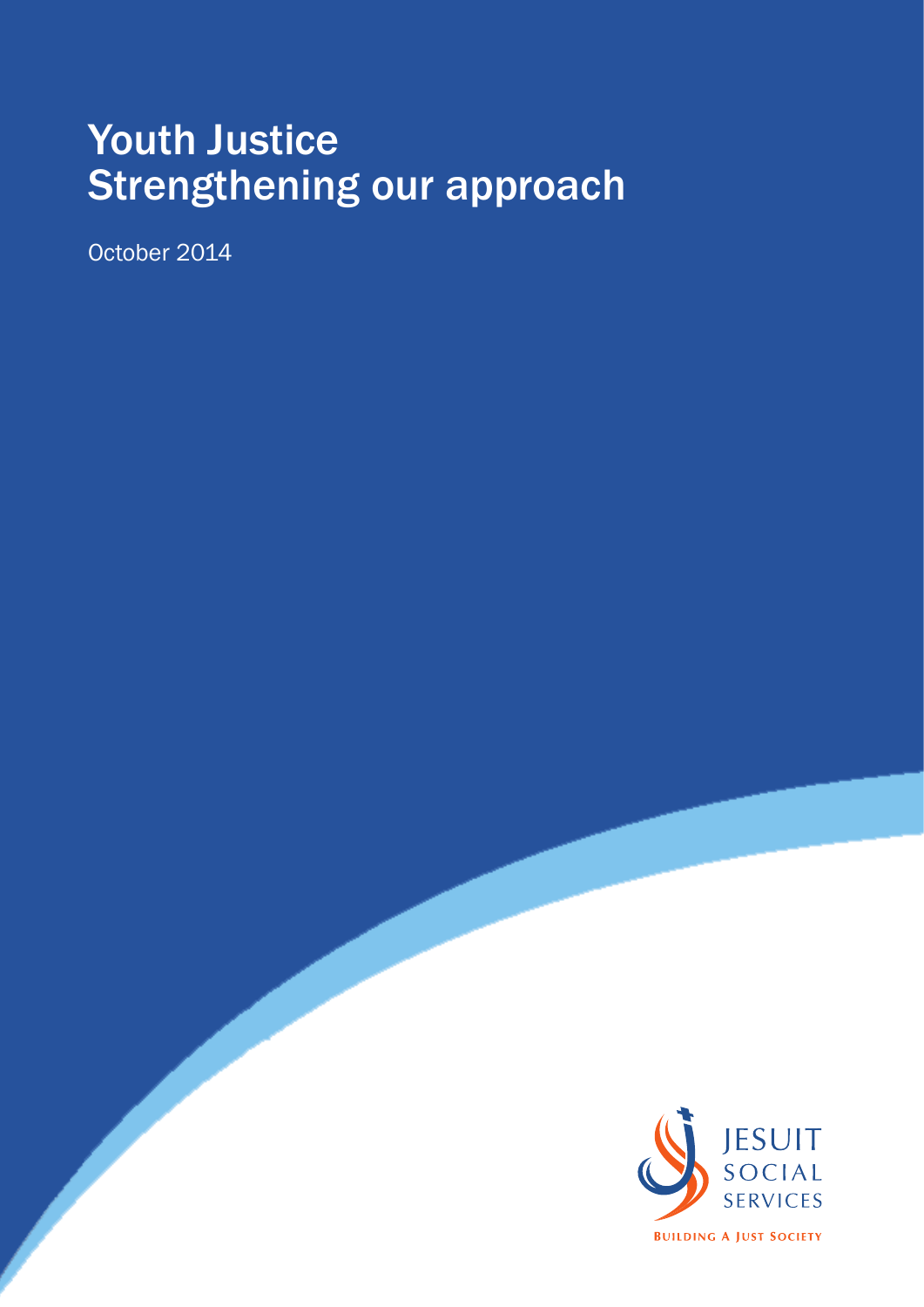Victoria's next government must take action to build on the state's strong track record in youth justice.

Our youth justice system is highly regarded throughout Australia and globally. At Jesuit Social Services' most recent National Justice Symposium, youth justice expert Professor Chris Cunneen lauded Victoria's approach of diverting children and young people from the criminal justice system. Our rate of youth incarceration has declined by 75 per cent since 1981 and we outperform nearly all Australian states and territories in key indicators including recidivism and crime rates (Cunneen, 2013).

This is not an historic accident. Instead, it is the result of policies and practices grounded in evidence that have focused on preventing crime, diverting children and young people from the justice system, and restoring the broken relationships between people who offend, their victims, and the wider community. It has been the result of work and partnerships between successive state governments, the courts, public sector agencies, and the community sector.

Despite the strengths of our approach, there are still significant issues in the Victorian youth justice system which must be addressed. Through our experience and research, particularly *Thinking Outside: Alternatives to Remand for Children*, we have identified a range of missed opportunities to intervene and divert vulnerable children and young people from the criminal justice system. This includes:

- The failure to effectively respond to the small cohort of extremely vulnerable children who come into contact with the justice system at a very young age. Children who were 14 years or under at their first youth justice order were more likely to come from areas with higher rates of developmental vulnerability and missed maternal and child health consultations. Aboriginal children are overrepresented in this group. The ultimate costs of our failure to respond to these children are immense, with 85 per cent of young people who were supervised at age 10–14 years returning to (or continuing under) youth justice supervision by age 15–17 (AIHW, 2013).
- Inconsistencies in the availability of diversion, especially in rural and regional areas, with diversion options not available and limited program coverage. Police practice around diversion also varies, with the use of arrest to

process children having increased by 5 per cent and the use of caution and summons decreased by 10 per cent and 13 per cent respectively in the decade to 2010-11 (Jesuit Social Services, 2013).

• Opportunities are being missed to intervene early with young people. In 2012, 38 per cent of young people in custody had a previous child protection order (Youth Parole Board and Youth Residential Board Victoria, 2013) with placement instability in child protection linked to offending (Cashmore, 2011). More generally, responses are not available at the right time with 80 per cent of arrests taking place outside of the hours 9-5pm Monday to Friday when most services operate.

Further investment will strengthen our capacity to divert children and young people from the justice system. The outcome will be better pathways for vulnerable children and young people, less burden on Victoria's police, courts and custodial services, and ultimately a safer community.

# Initiative 1

Raise the age of criminal responsibility from 10 years old to 12 years old and put in place approaches to support at-risk and vulnerable children below this age.

A small number of vulnerable children enter the criminal justice system at a very young age. In 2010- 11, 406 children aged 10 or 11 were processed by Victoria Police for criminal offences; 41 of these children were Aboriginal or Torres Strait Islander. We know that among this group are some of the most vulnerable children in our community. *Thinking Outside* identified strong correlations between areas with high rates of younger children involved in the criminal justice system and lower SEIFA scores/ higher levels of vulnerability on the Australian Early Development Index (AEDI). These vulnerable children risk becoming entrenched in the criminal justice system, with research showing that 85 per cent of young people who were under youth justice supervision aged 10–14 had returned to (or continued under) supervision when they were aged 15–17. This rate is even higher (91 per cent) for Aboriginal children.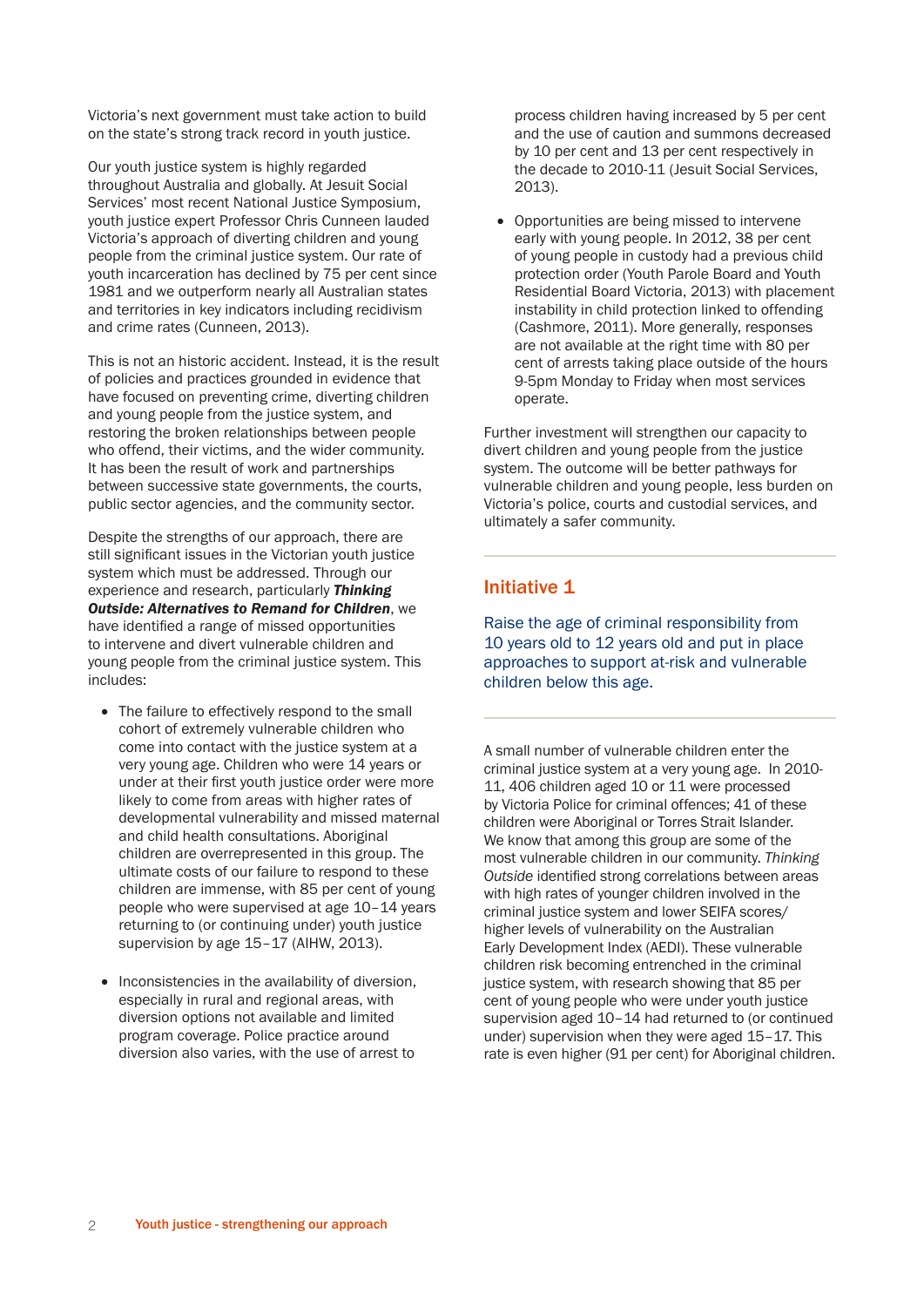The most effective approach to prevent these children's trajectory into the justice system is to address the issues driving their vulnerability, including family dysfunction, trauma, abuse and neglect. Evidence demonstrates that youth justice programs with a therapeutic and supportive approach to young people are far more effective than programs characterised by discipline, fear of consequences, and surveillance (Lipsey, Howell, Kelly, Chapman and Carver, 2010). A therapeutic approach is also more appropriate given the reduced culpability and competency of younger children (Cauffman & Steinberg, 2012), factors that have been recognised in international conventions regarding the rights of children (Committee on the Rights of the Child, 2007).

In line with international standards, we recommend raising the age of criminal responsibility to the age of 12 and putting in place approaches to supporting vulnerable children who are below this age. This could include less formal methods of holding them to account, such as the restorative justice and family centred approaches that are used in New Zealand. Similar family centred approaches for younger children are being trialled in the Aboriginal Children and Family Justice project, a diversion program which is being piloted in North-West Melbourne. There must also be a capacity for individualised responses focused on meeting the welfare and educational needs of these children, similar to those used in Scotland and the Nordic countries.

## Initiative 2

Expand intensive support to stop the most vulnerable young people cycling in and out of the justice system.

Many children and young people have repeated and extensive contact with the justice system. Jesuit Social Services' *Thinking Outside* report confirmed evidence of this pattern with 35 per cent of the 444 children or young people who were remanded in 2010 having more than one episode of remand in the same year. Too often the responses of our justice system, as well as wider social services and community fail to provide opportunities for these young people to get their lives on track. The 2013

study of Australia's Children's Courts identified that Australia's youth justice and children protection systems are significantly under resourced (Borowski, 2013). Consequently, children experience delayed assessments of their issues; lack of availability of support with mental health, disability or drug and alcohol issues; a fragmentation inside, outside and between custodial environments and the community; and a lack of safe and secure housing options for young people in the justice system that are gender and culturally appropriate.

Support for vulnerable children and young people who are involved in the criminal justice system needs to be expanded. This should be grounded in evidence of what works, most notably a therapeutic approach focused on personal development through means such as restoration, personal and vocational skill building, counseling and multiple coordinated services (Vinson, 2012). Promising initiatives should be strengthened including:

- • Youth Justice Community Support Services (YJCSS) which provides a coordinated response for highly vulnerable children and young people in the youth justice system. Support includes the provision of stable housing, access to mental health and drug and alcohol services, and access to education and training opportunities. A recently completed evaluation of YJCSS recommended that additional resources should be provided to support brokerage, a professional development strategy for the program, and increasing the availability and range of alternative housing.
- Next Steps is a supported residential program run by Jesuit Social Services for young people with complex needs who are involved in the criminal justice system and at risk of homelessness. The program includes long-term intensive case management support, a strong therapeutic focus, and the provision of stable and appropriate housing with 24 hour supported accommodation provided for three participants. The model is demonstrating success in stabilising housing of a highly vulnerable group of young people, however at present the availability of supported housing for this group remains a major issue.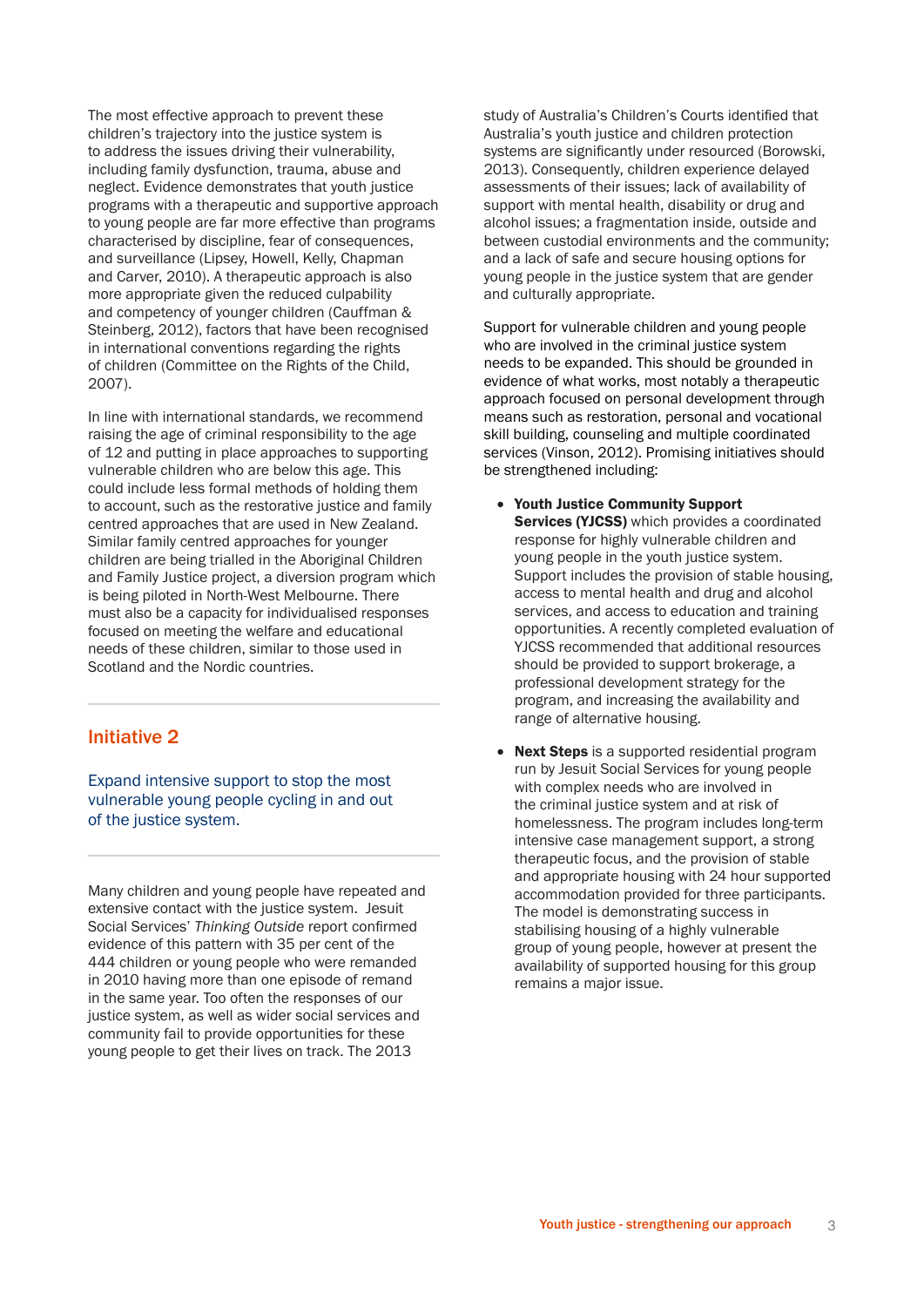## Initiative 3

Expand restorative justice programs to address minor offending in out-of-home care.

In Victoria in 2012, 38 per cent of young people in custody had a previous child protection order (Youth Parole Board and Youth Residential Board Victoria, 2013). One issue contributing to this 'cross-over' of children from child protection to the justice system is the lack of appropriate formal mechanisms to address behavioural problems and conflict in residential care units. It has become common practice for residential care unit staff to call the police in to assist in responding to conflict and behaviour management issues among young people in residential care. This often results in young people being arrested and remanded over the weekend only to be released straight back to community and the same residential care unit at a court sitting on Monday.

A restorative justice approach, such as Group Conferencing, offers a more appropriate way to respond to these issues. Jesuit Social Services has explored the potential of this approach with some young people who have come into contact with the justice system as a consequence of issues in outof-home-care. More generally, the effectiveness of Group Conferencing has been already demonstrated within the youth justice system. A 2010 evaluation of Victoria's Youth Justice Group Conferencing program conducted by KPMG showed that it was effective in diverting young people from more intrusive interventions and in reducing reoffending (19.2 per cent of program participants reoffended within 24 months compared with 42.9 per cent of a comparison group).

## Initiative 4

Implement a legislative framework for diversion for young people.

Despite a strong culture of support for diversion across much of the youth justice system, Victoria has very few legislative protections to ensure that children are diverted away from the criminal justice system. Major issues with the legislative framework include the lack of a presumption for Police to informally divert children from the justice system by using a caution, no protections for children who are at risk of remand

in the Bail Act, and the absence of a legislative framework for diversion in the Children's Court. This limits the options available to decision makers across the youth justice system and contributes to inconsistent practice. *Thinking Outside* revealed some inconsistent patterns in use of arrest, summons and caution by Police across regions and time.

Other jurisdictions throughout Australia and internationally have more comprehensive legislative frameworks for diversion including protections for children at risk of remand and presumptions that police and courts will divert children away from the criminal justice system. The Victorian Law Reform Commission's report into Bail (2007) recommended many similar reforms. These reforms should be implemented, including a presumption in favour of diversion, child specific criteria in the Bail Act 1977, and a statutory diversion scheme in the Children's Court. Legislative reform is important, but on its own is not enough. It must be completed by continuing efforts to strengthen the culture in favour of diversion across frontline justice services in Victoria and also through funding of diversion programs across the state.

## Initiative 5

Resource diversion programs for children and young people who appear in court across Victoria.

Diversion programs are not consistently available for children and young people appearing in the Victorian Children's Court. This is most notable at the pre-plea stage of criminal proceedings where Magistrates have few options available to them that hold children and young people to account whilst also diverting them from more serious involvement in the justice system. Currently, the most widespread diversion option is the ROPES program, which involves one day of activity involving young people and members of Victoria Police. However, ROPES is no longer available in many locations across Victoria.

Some local organisations and courts have initiated local diversion programs, such as Right Step in Moorabbin and the GRIPP program in the city of Dandenong. While these initiatives are promising, there is no consistent statewide approach to diverting children and young people from in the Children's Court. As a result, Victoria is missing crucial opportunities to divert young people at this early stage of the criminal justice system and set them on a path to a better future.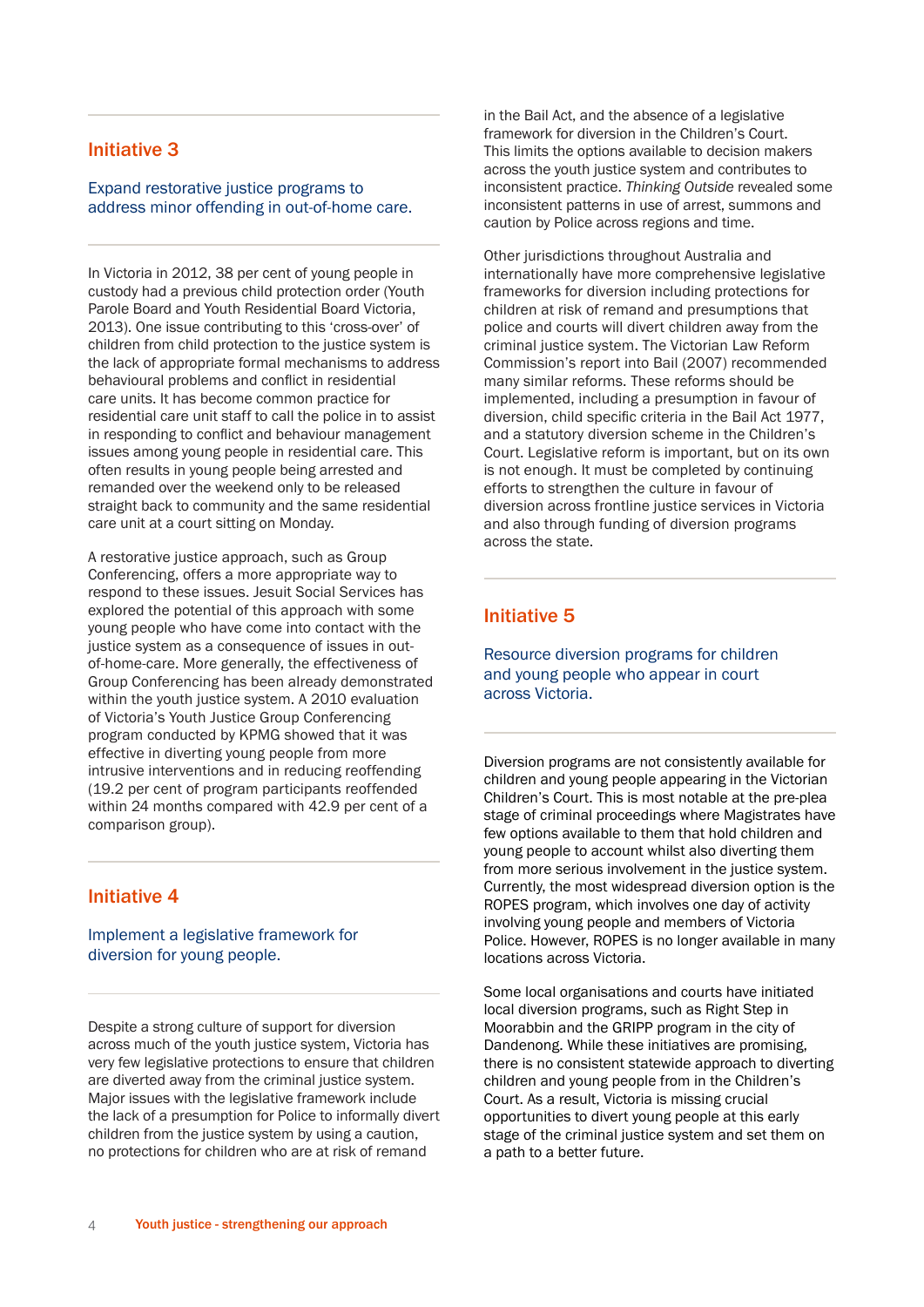There is a strong body of evidence supporting the effectiveness of diversion programs in reducing reoffending in a cost efficient manner. Given this, resources should be allocated to Youth Justice (DHS) to develop comprehensive diversion plans for children and young people appearing in Victoria's Children's Court. Workers should have the option of recommending Magistrates refer young people to diversion options that respond to their needs and the circumstances of their offending. It is important that this approach to diversion is available not just in metropolitan but also in regional areas.

Diversion programs must also focus on developing pathways to education and training for children and young people as well as positive links to the wider community. Activities that form part of the community service obligations in the adult corrections systems provide some guidance as to what could be achieved. Here, locally-based programs such as Jesuit Community College's *Fix the Garden* combines preparing and planting a community garden with pathways to pre-accredited qualifications. Activity based rehabilitation camps can also play a role as they have significant positive impacts on children and young people who have been involved in the criminal justice system (Wilson & Lipsey, 2000). "The Outdoor Experience" (TOE) is a wilderness therapy and outdoor adventure program for young people run by Jesuit Social Services. The program assists participants with the promotion of health and healthy lifestyles, social skills and connections, and life skills. TOE uses extended remote journeying (involving bushwalking, ski-touring and rafting, amongst other modalities) as a powerful catalyst for change.

# Initiative 6

#### Expand the Central After Hours Assessment and Bail Placement Service (CAHABPS).

Although 80 per cent of arrests of children and young people in Victoria take place outside of business hours almost all services for young people are only open between 9am and 5pm on weekdays. At the same time, 40 per cent of remand admissions to custody that begin on the weekend last for only one to three days because children are remanded on a Friday night, Saturday or Sunday and then released when they are brought to the Children's Court early in the following week. A key component of after-hours support is the Central After Hours Assessment and Bail Placement Service which assesses children, puts in place necessary supports, and advocates where suitable, in favour of bail to police and bail

justices. The capacity of CAHABPS to assist children is constrained by the lack of resources available to the service, including being closed from 3am through to 9.30am. While CAHABPS workers undertake a valuable role, placement options are limited and they do not have resources to purchase accommodation for children. Furthermore, CAHABPS can only provide an outreach service and in metropolitan areas.

A modest investment would make it possible to extend the opening hours of the service between 3am and 9:30am. Additional funding could also be used to provide an in person assessment service in regional areas during peak periods where there are high levels of arrests of young people out of hours. Support for children at risk of remand could also be provided through utilising existing street outreach, drug and alcohol, and accommodation services. A model of using brokerage funds to purchase accommodation and support services for children on bail has already been successfully implemented in Queensland through the Youth Bail Accommodation Support Service (YBASS). A similar approach should be adopted in Victoria to provide access to afterhours support for children who at the point of arrest are at risk of remand due to lack of suitable accommodation or other support services.

# Initiative 7

#### Expand intensive bail support to regional areas.

Remand places a significant burden on the youth justice system. *Thinking Outside* calculated that the cost of remand admissions that ended in bail in 2010 was over \$3.5 million. In the same year, one quarter of young people released from remand onto bail, had been on remand for over 21 days. Immediate and comprehensive support to avoid unnecessary use of remand and keep children and young people in the community on bail is needed. While bail support has been introduced in metropolitan Melbourne, support for young people on bail in regional areas is not sufficient. A result of this is that young people from regional areas are at risk of being remanded in custody in Melbourne, away from their family and community supports.

Community-based bail support services provide an alternative option to remand for children who might otherwise be remanded due to the risk they present. The pilot program of intensive bail support in metropolitan Melbourne was evaluated and children participating in the program were found to have successfully made it to court without being rearrested